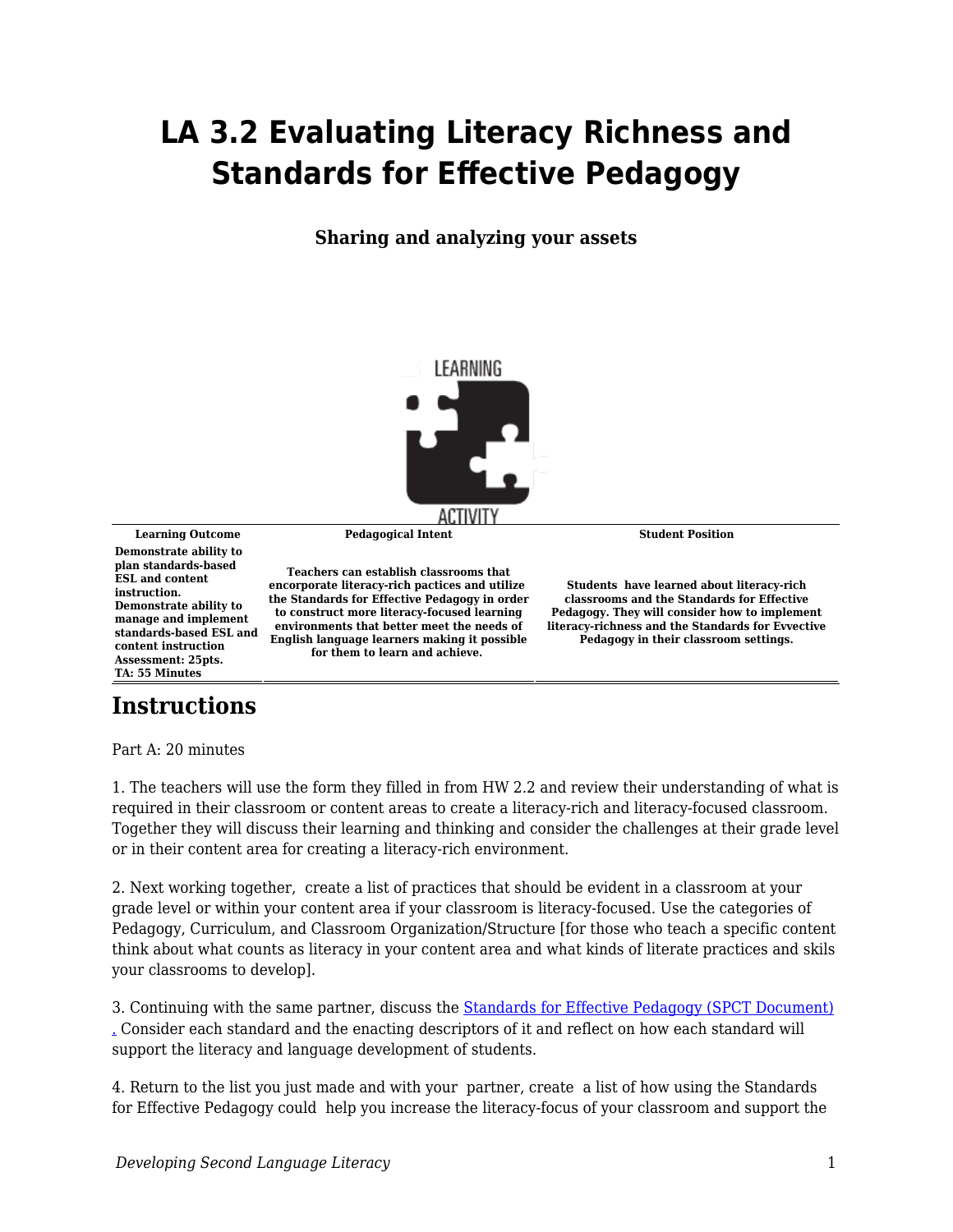content learning and language and literacy develpment of your students.

Part B: 10 minutes

1. Working on your own, use the [Evaluation of My Enacting SEP](https://byu.box.com/s/8aa4e5ac7t70ohvwkal0yilfwerh5qn7) chart to consider how you use each standard of SEP in your classroom. After filling out column 1, discuss with others in your group some goals you can set to increase your usage of these standards regularly in your work with English learners particularly in relation to the unit you are planning.

## Part C: 15 minutes

1. In your group, answer the following questions on paper to turn to post for a gallery walk: (be sure everyone gets a chance to speak and one person will take notes on the paper to post.

 a. How can I increase the literacy richness of my classroom by attending to the literacy and language development of my students?

 b. How can embracing the Standards for Effective Pedagogy in my classroom create an environment where English learners can thrive?

 c. How can combining what I have learned about literacy-rich environments and the Standards for Effective Pedagory create a classroom that is more literacy-focused (How do they work together to create a learning environment that will support the content learning and the langauge and ltieracy development of students in my content area or grade level teaching?)

Part D: 10 minutes Post your group's poster with those from other groups and move from chart to take notes on ideas you may want to try (Add these ideas to your Evaluation of My Enacting SEP chart under goals).



Raty, M. , Gallagher, E. , Wootton, T. , Graham, R. , Teemant, A., Rice, M., & Pinnegar, S. E. (2019). *Developing Second Language Literacy*. EdTech Books. Retrieved from